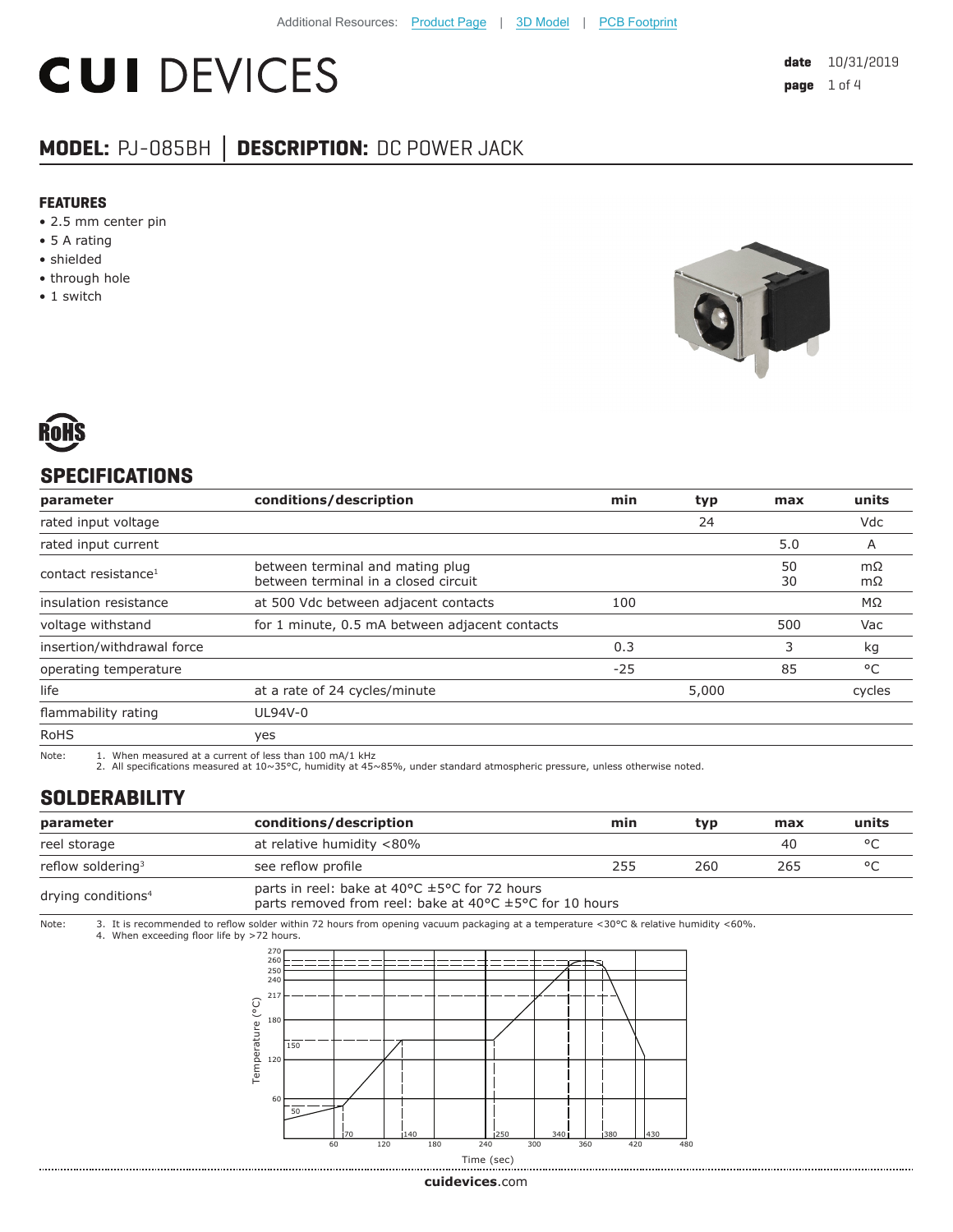### **MECHANICAL DRAWING**



Recommended PCB Layout Top View

 $-11.25$ 



MATING PLUG Jack Insertion Depth: 8.2 mm

| <b>SCHEMATIC</b> |           |  |  |
|------------------|-----------|--|--|
| Model            | PJ-085BH  |  |  |
| Center Pin       | $Ø2.5$ mm |  |  |
|                  |           |  |  |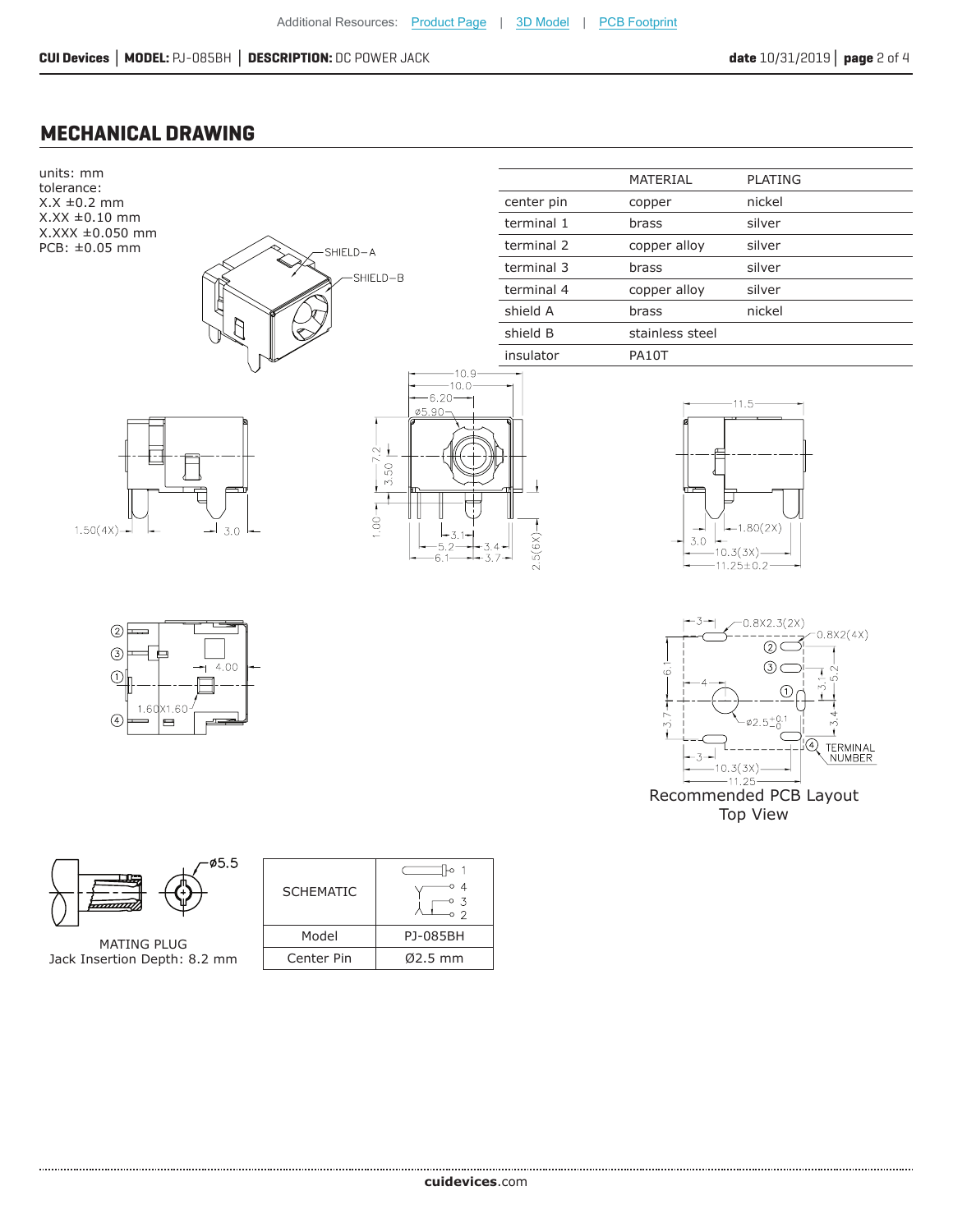REEL

#### **PACKAGING**

units: mm

Reel Size: Ø381 mm Reel QTY: 500 pcs per reel





................................... **cui[devices](https://jp.cuidevices.com/track?actionLabel=Datasheet-ClickThrough-HomePage&label=PJ-085BH.pdf&path=/)**.com